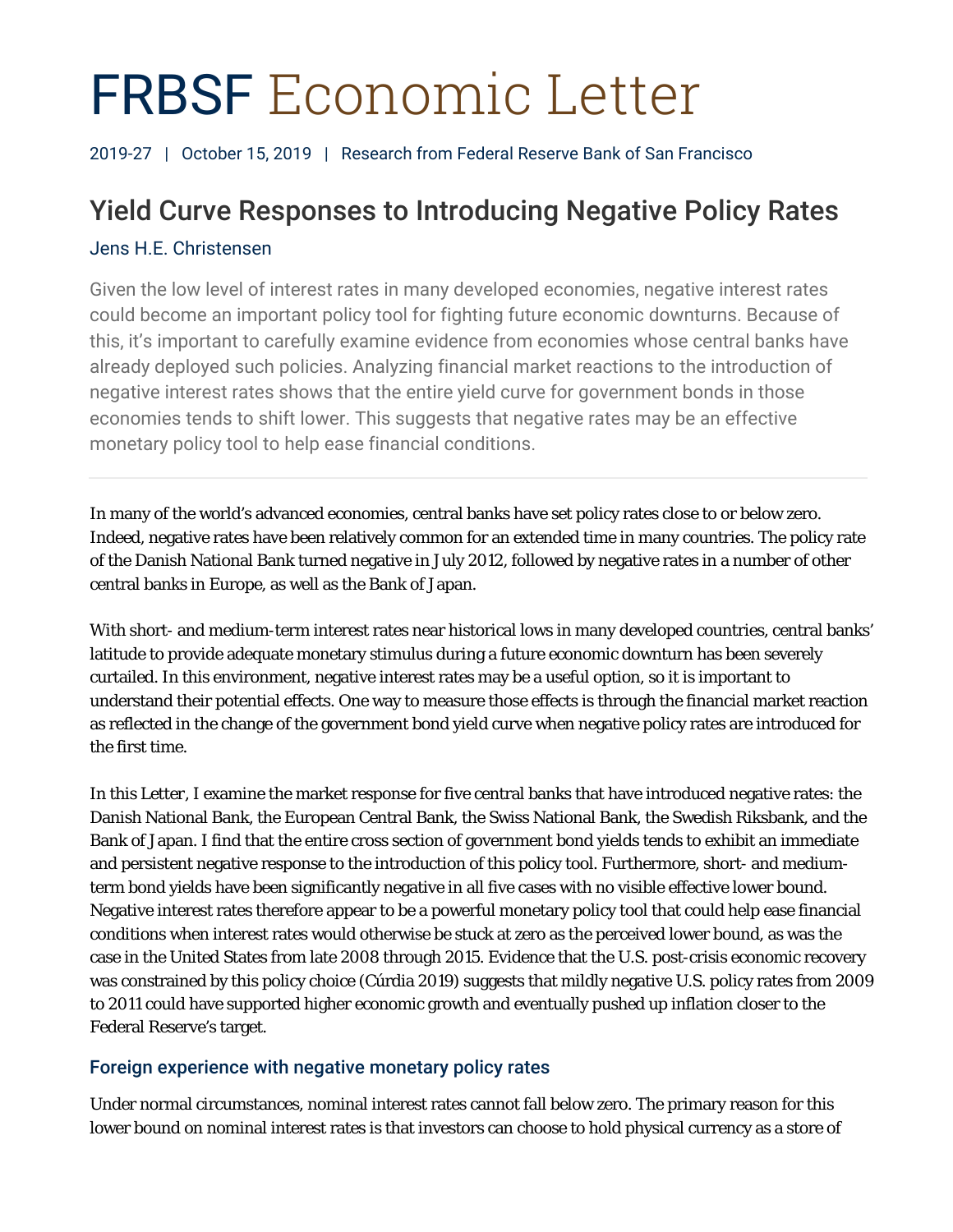#### *FRBSF Economic Letter* 2019-27 October 15, 2019

value rather than earn less than zero interest. However, in practice, the effective lower bound on nominal interest rates is somewhere below zero given the costs of transporting, storing, and insuring large quantities of cash and the risk of losing it to theft or fire.

In this analysis, I consider five central banks that have extended experience with negative rates as a monetary policy instrument; in order of adoption, those are the Danish National Bank, the European Central Bank, the Swiss National Bank, the Swedish Riksbank, and the Bank of Japan. Figure 1 shows the leading policy rates of those five central banks since 2012, with dashed vertical lines indicating the introduction of negative policy rates in each case.

In this *Letter*, I study the financial market reaction to the initial introduction of negative interest rates and its transmission to medium- and long-term interest rates. Thus, I leave aside the technical aspects of implementing negative policy rates and their impact on money markets and other short-term interest rates.

For a start, note that the five central banks introduced negative rates at separate times, and the motivations behind their decisions differed somewhat across jurisdictions, as discussed in Bech and Malkhozov (2016). However, low inflation and real rates are common and

## Figure 1 Policy rates of five central banks since 2012



Note: Central banks depicted are Danish National Bank (DNB), European Central Bank (ECB), Swiss National Bank (SNB), Swedish Riksbank (SR), and the Bank of Japan (BoJ).

persistent themes not only to these five economies but also to the United States (Christensen and Rudebusch 2017). As a consequence, I treat the five decisions as independent events and compare the financial market reactions to each of them.

### The market reaction to negative interest rates

To measure the financial market reaction to the introduction of negative rates in each jurisdiction, I choose to focus on the response of government bond yields because they represent a common and widely used benchmark that is available in all five cases.

For Denmark, Sweden, and Switzerland, I construct daily yield curves starting in 1995, 1991, and 1993, respectively, using available government bond prices, as recommended by Andreasen, Christensen, and Rudebusch (2019). For the euro area, I choose to use daily French government bond yield curves starting in 1999 when the euro was officially introduced. Two key motivations underlie this choice. First, the French government bond market is the largest in the euro area. Second, it is representative of the general euro area in that it is less plagued by the credit risk premiums affecting Italian and Spanish government bond yields and the flight-to-safety effects observed in the German bund market. Finally, for Japan, I use the sample of Japanese government bond yields analyzed in Christensen and Spiegel (2019).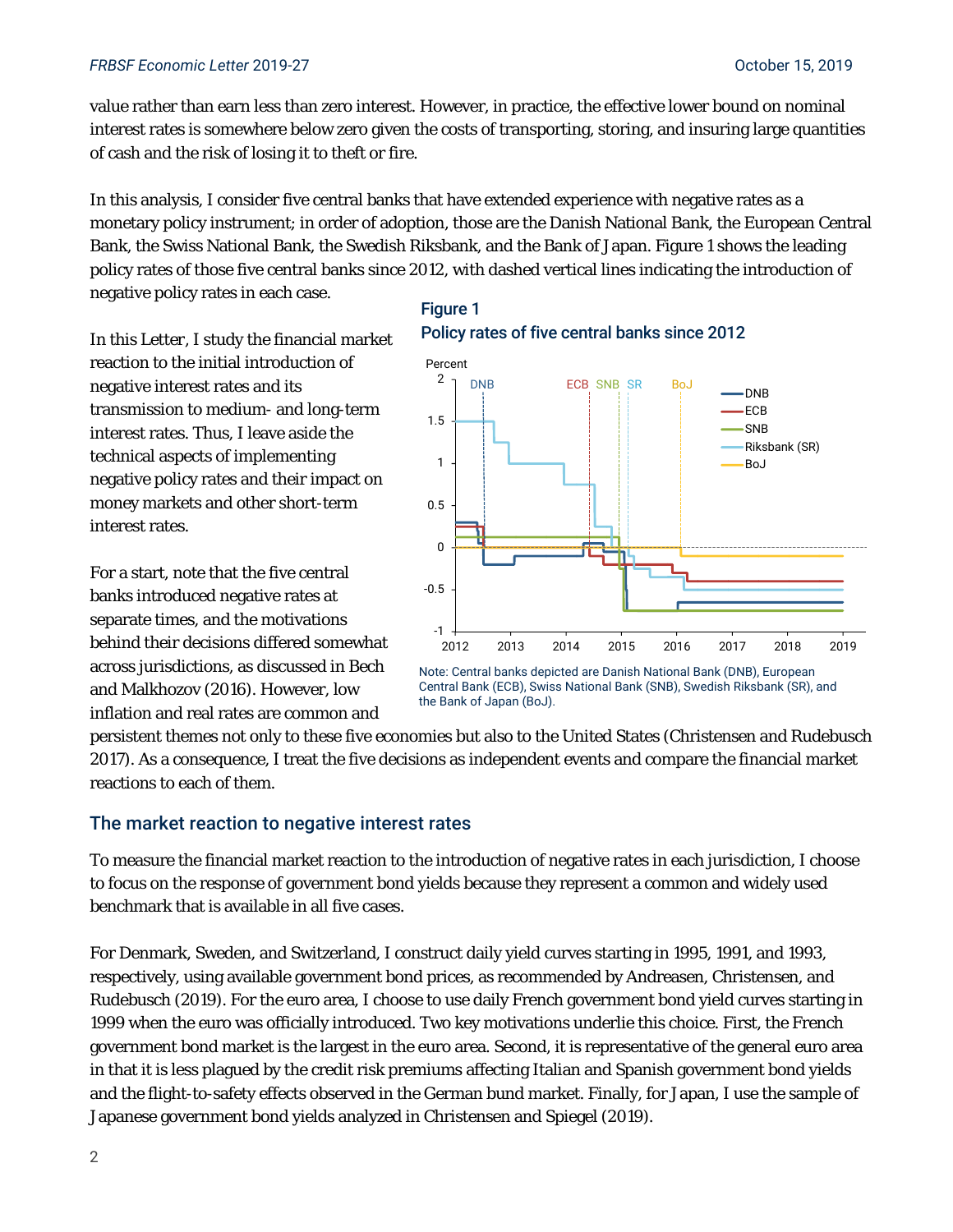#### *FRBSF Economic Letter* 2019-27 October 15, 2019

Figure 2 shows the response of the tenyear government bond yields both in the one-day event window immediately around the introduction of negative rates (green bars) as well as during the fourweek window that begins two weeks before and ends two weeks after each announcement (blue bars). My main focus is on the four-week window because it captures both anticipations about policy action in the days ahead of the announcement and the financial market reaction in the two weeks following the announcement. This response represents a measure of the sustained effect that is relevant for monetary policy. Note that the persistent reaction for each is a drop

## Figure 2 10-year yield responses to introduction of negative rates



in yields, and the four-week responses tend to be larger than the immediate one-day responses. Furthermore, it is worth stressing that the measured reactions do not account for how market expectations of negative rates affected government bond prices before the start of the event window, nor do they reflect any delayed market reactions that occurred after the end of the four-week window. In case there are such early anticipations or delayed reactions, the reported numbers should be interpreted as lower bound estimates of the financial market response. Finally, the reported yield changes could reflect reactions to other economic developments; however, this concern is mitigated by considering the five cases where negative rates have been adopted.

Turning to the yield curve responses, Figure 3 shows the four-week change in the yield curve in each economy for bonds with maturities from six months up to ten years, shown from left to right on the horizontal axis; changes are measured in basis points, or hundredths of a percentage point. The large level

decline in the entire yield curve in all five cases reveals that the zero lower bound is a constraint only in theory and not in practice. Furthermore, these results demonstrate that negative rates are effective in lowering yields of all maturities; they thereby help ease financial conditions in much the same way that lowering the policy rate works away from the zero lower bound.

Figure 1 showed that the size of the change in the policy rate that moved it into negative territory varied across the five central banks, as did the initial level of the negative rate. This might explain

## Figure 3

#### Four-week yield curve change around start of negative rates

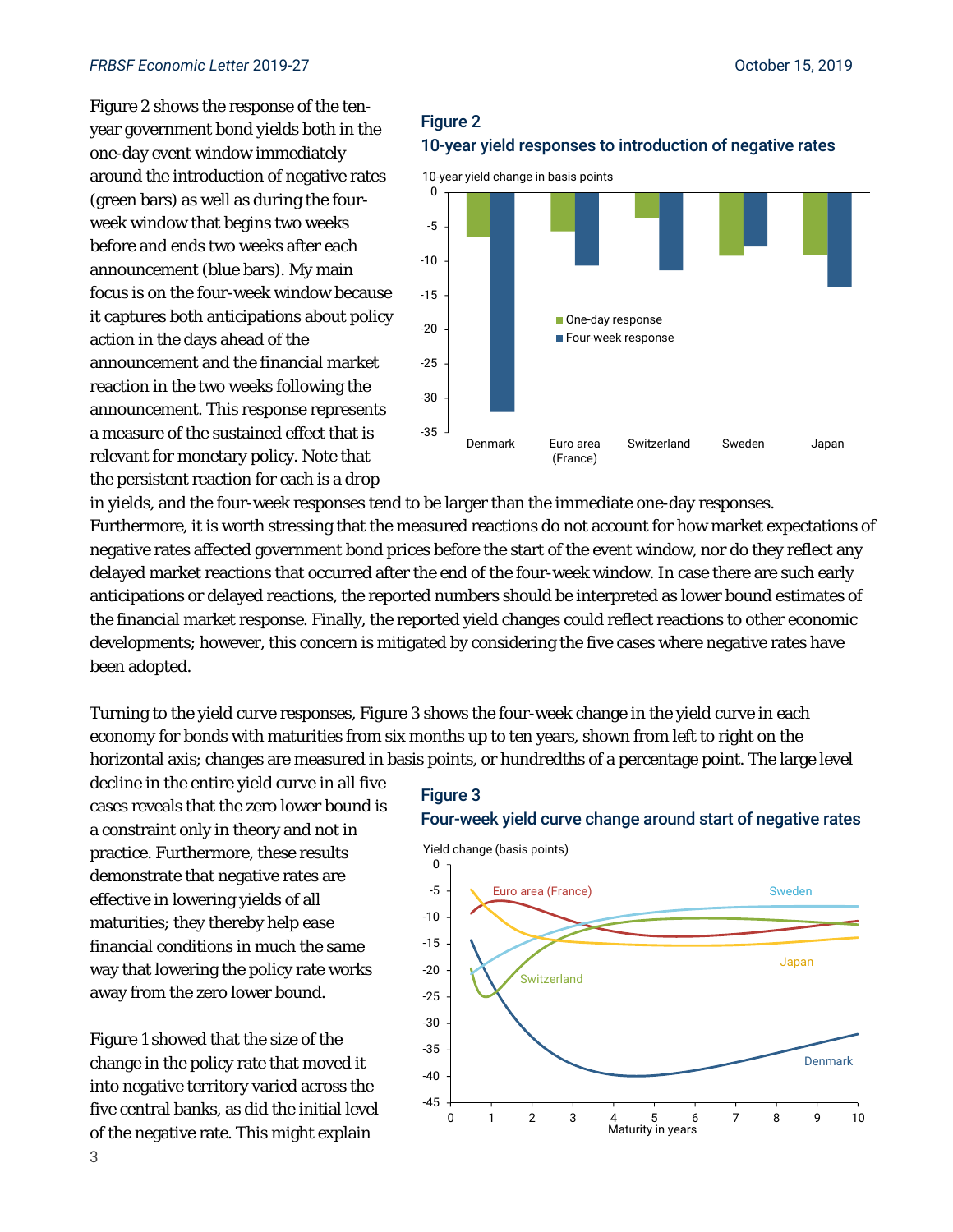#### *FRBSF Economic Letter* 2019-27 October 15, 2019

some of the variation in the yield curve responses across the five jurisdictions in Figure 3. However, given that my focus here is on a qualitative assessment of the financial market reaction to the introduction of negative rates, I leave any refinements to account for such differences for future research.

What accounts for the large longer-term yield response beyond the conventional effect from lower expectations for future monetary policy rates? One potential explanation for the sizable yield curve declines is a change in beliefs among investors about the level of the ultimate effective lower bound for the policy rate, as argued by Grisse, Krogstrup, and Schumacher (2017). Related to this explanation, the decline could simply reflect a sudden realization that the shared belief that zero is either a real or self-imposed constraint was wrong and was no longer valid. Another explanation is the potentially negative signal the new rates sent about the central bank's outlook for the economy and price inflation, as stressed by Christensen and Spiegel (2019) in the case of Japan. Unfortunately, my analysis does not allow for a distinction between these competing stories.

More importantly, though, subsequent developments have shown that short- and medium-term yields are able to assume values significantly below zero for a prolonged period, as shown in Figure 4 for two-year government bond yields. In Denmark and Switzerland, these yields have been as low as –0.98% and –1.29%,

respectively. Also, the notable variation in negative medium-term yields implies that there is no obvious effective lower bound beyond the empirical fact that it is clearly located significantly below zero.

Finally, a few caveats regarding the analysis are worth stressing. First, it does not speak to any costs of negative interest rates such as reduced profitability of the banking sector depending on how the negative rates are passed on to banks through their holdings of reserves. Second, it cannot shed light on whether using this monetary policy tool actually helps raise inflation expectations and produce higher inflation, which is the key





underlying motivation for resorting to it in the first place. Equally important, it does not address the broader question of whether negative rates are desirable as a policy strategy; that would call for a broader analysis of their impact on the financial system, bank profitability, and the macroeconomy as in Cúrdia (2019).

#### Conclusion

In this *Letter*, I examine the financial market reaction to the initial introduction of negative interest rates across five prominent central banks that have implemented this policy tool. The results indicate that government bond yields of all maturities tend to exhibit both an immediate and a persistent negative response to the adoption of such a policy. Furthermore, most medium- and longer-term interest rates have trended even lower subsequently, which suggests that the ultimate effective lower bound for short-term